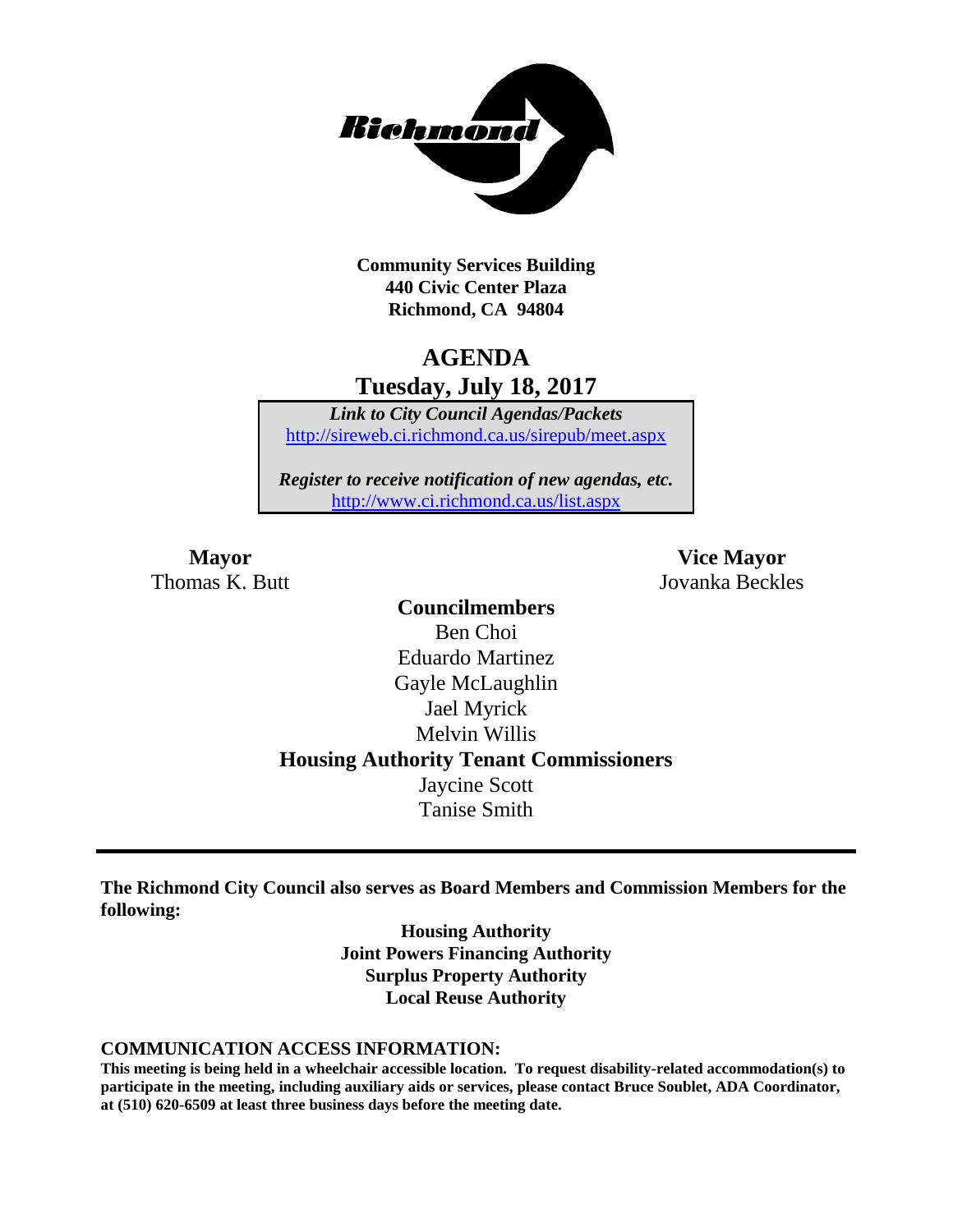# **MEETING PROCEDURES**

The City of Richmond encourages community participation at its City Council meetings and has established procedures that are intended to accommodate public input in a timely and time-sensitive way. As a courtesy to all members of the public who wish to participate in City Council meetings, please observe the following procedures:

**PUBLIC COMMENT ON AGENDA ITEMS:** Anyone who desires to address the City Council on items appearing on the agenda must complete and file a pink speaker's card with the City Clerk **prior** to the City Council's consideration of the item. Once the City Clerk has announced the item, no person shall be permitted to speak on the item other than those persons who have submitted their names to the City Clerk. Your name will be called when the item is announced for discussion. **Each speaker will be allowed up to TWO (2) MINUTES to address the City Council on NON-PUBLIC HEARING items listed on the agenda. Speakers are allowed up to THREE (3) minutes on PUBLIC HEARING items.**

**OPEN FORUM FOR PUBLIC COMMENT:** Individuals who would like to address the City Council on matters not listed on the agenda or on items remaining on the consent calendar may do so under Open Forum. All speakers must complete and file a pink speaker's card with the City Clerk **prior** to the commencement of Open Forum. The amount of time allotted to individual speakers shall be determined based on the number of persons requesting to speak during this item. **The time allocation for each speaker will be as follows:** 15 or fewer speakers, a maximum of 2 minutes; 16 to 24 speakers, a maximum of 1 and one-half minutes; and 25 or more speakers, a maximum of 1 minute.

#### **SPEAKERS ARE REQUESTED TO OCCUPY THE RESERVED SEATS IN THE FRONT ROW BEHIND THE SPEAKER'S PODIUM AS THEIR NAME IS ANNOUNCED BY THE CITY CLERK.**

**CONSENT CALENDAR:** Consent Calendar items are considered routine and will be enacted, approved or adopted by one motion unless a request for removal for discussion or explanation is received from the audience or the City Council. A member of the audience requesting to remove an item from the Consent Calendar must first complete a speaker's card and discuss the item with a City staff person who has knowledge of the subject material, prior to filing the card with the City Clerk and **prior** to the City Council's consideration of Agenda Review. An item removed from the Consent Calendar may be placed anywhere on the agenda following the City Council's agenda review.

**CONDUCT AT MEETINGS:** Richmond City Council meetings are limited public forums during which the City strives to provide an open, safe atmosphere and promote robust public debate. Members of the public, however, must comply with state law, as well as the City's laws and procedures and may not actually disrupt the orderly conduct of these meetings. The public, for example, may not shout or use amplifying devices, must submit comment cards and speak during their allotted time, may not create a physical disturbance, may not speak on matters unrelated to issues within the jurisdiction of the City Council or the agenda item at hand, and may not cause immediate threats to public safety.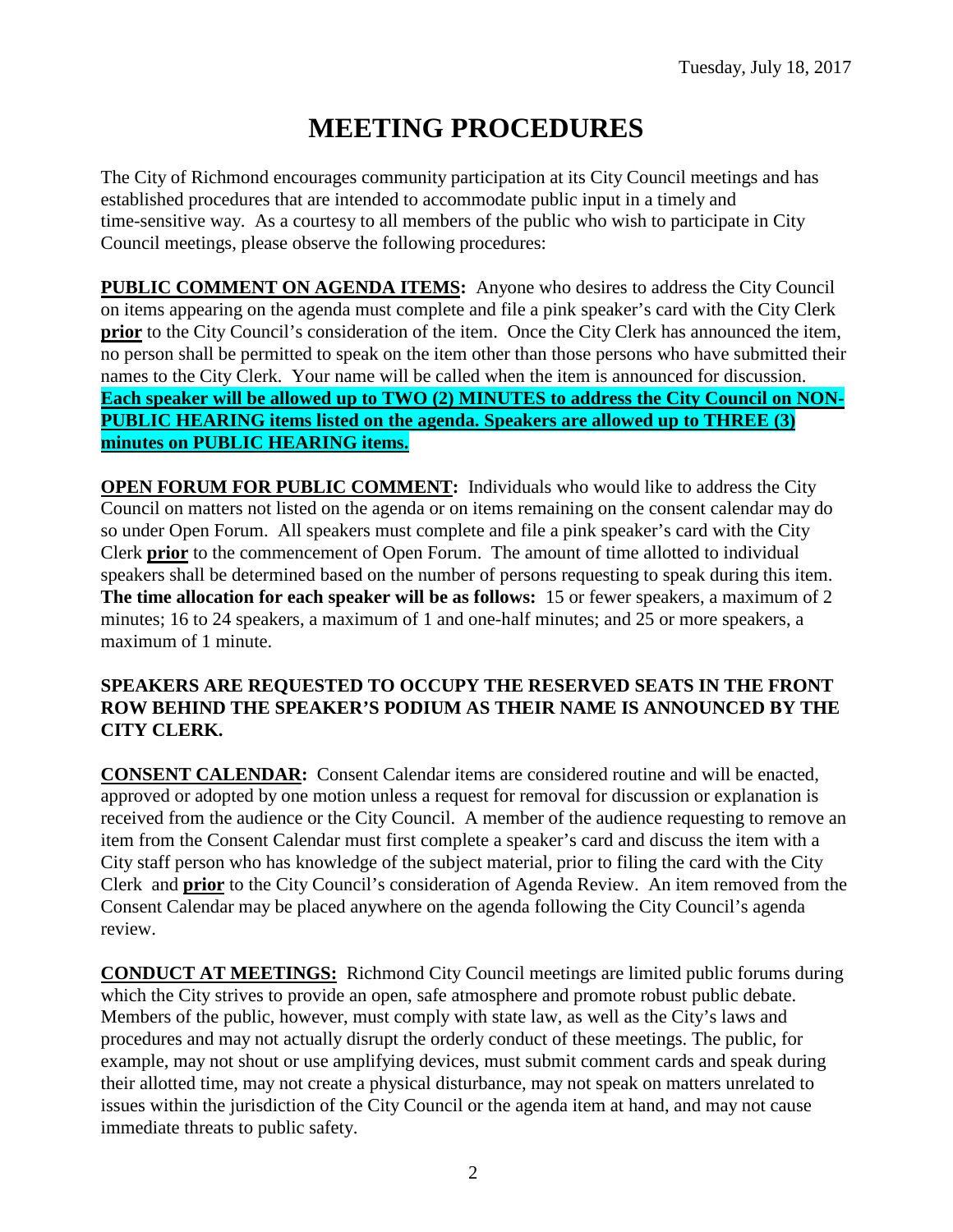**CITY HARASSMENT POLICY:** The City invites public comment and critique about its operations, including comment about the performance of its public officials and employees, at the public meetings of the City Council and boards and commissions. However, discriminatory or harassing comments about or in the presence of City employees, even comments by third parties, may create a hostile work environment, if severe or pervasive. The City prohibits harassment against an applicant, employee, or contractor on the basis of race, religious creed, color, national origin, ancestry, physical disability, medical condition, mental disability, marital status, sex (including pregnancy, childbirth, and related medical conditions), sexual orientation, gender identity, age or veteran status, or any other characteristic protected by federal, state or local law. In order to acknowledge the public's right to comment on City operations at public meetings, which could include comments that violate the City's harassment policy if such comments do not cause an actual disruption under the Council Rules and Procedures, while taking reasonable steps to protect City employees from discrimination and harassment, City Boards and Commissions shall adhere to the following procedures. If any person makes a harassing remark at a public meeting that violates the above City policy prohibiting harassment, the presiding officer of the meeting may, at the conclusion of the speaker's remarks and allotted time: (a) remind the public that the City's Policy Regarding Harassment of its Employees is contained in the written posted agenda; and (b) state that comments in violation of City policy are not condoned by the City and will play no role in City decisions. If any person makes a harassing remark at a public meeting that violates the above City policy, any City employee in the room who is offended by remarks violating the City's policy is excused from attendance at the meeting. No City employee is compelled to remain in attendance where it appears likely that speakers will make further harassing comments. If an employee leaves a City meeting for this reason, the presiding officer may send a designee to notify any offended employee who has left the meeting when those comments are likely concluded so that the employee may return to the meeting. The presiding officer may remind an employee or any council or board or commission member that he or she may leave the meeting if a remark violating the City's harassment policy is made. These procedures supplement the Council Rules and Procedures relating to disruption of orderly conduct at Council meetings.

Any law enforcement officer on duty or whose service is commanded by the presiding officer shall be Sergeant-at-Arms of the Council meetings. He/she, or they, shall carry out all orders and instructions given by the presiding officer for the purpose of maintaining order and decorum at the Council meetings (City Council Rules of Procedure and Order Section III F, RMC Section 2.12.030).

**\*\*\*\*\*\*\*\*\*\*\*\*\*\*\*\*\*\*\*\*\*\*\*\*\*\*\*\*\*\*\*\*\*\*\*\*\*\*\*\*\*\*\*\*\*\*\*\*\*\*\*\*\*\*\*\*\*\***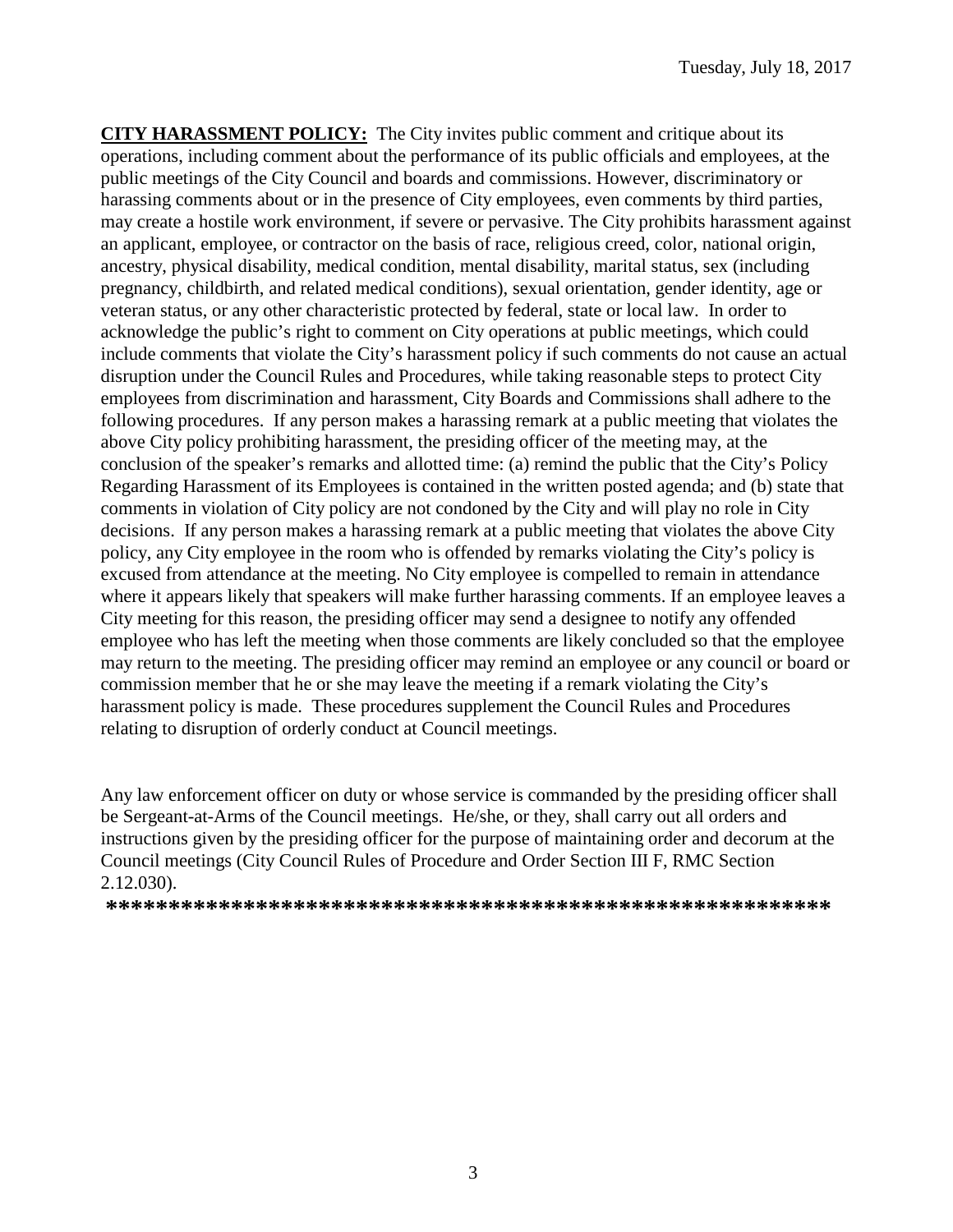# **OPEN SESSION TO HEAR PUBLIC COMMENT BEFORE CLOSED SESSION**

5:00 p.m.

#### **A. ROLL CALL**

#### **B. PUBLIC COMMENT BEFORE CLOSED SESSION**

#### **C. ADJOURN TO CLOSED SESSION**

### **CLOSED SESSION**

Shimada Room of the Community Services Building

#### **A. CITY COUNCIL**

#### **A-1.** CONFERENCE WITH LABOR NEGOTIATORS (Government Code Section 54957.6):

Property: General Warehouse-Port of Richmond Agency negotiators: Bill Lindsay and Jim Matzorkis Negotiating parties: (i) Orton Development; and (ii) Richmond Grown LLC Under negotiation: Price and terms of payment

Property: (former) Cafeteria Building-Port of Richmond Agency negotiators: Bill Lindsay and Jim Matzorkis Negotiating parties: (i) Power Plant LLC; and (ii) Golden Gate Meats/Up and Under Pub & Grill Under negotiation: Price and terms of payment

Property: 1 Barrett Avenue, Richmond Agency negotiators: Bill Lindsay Negotiating parties: Orton Development Under negotiation: Price and terms of payment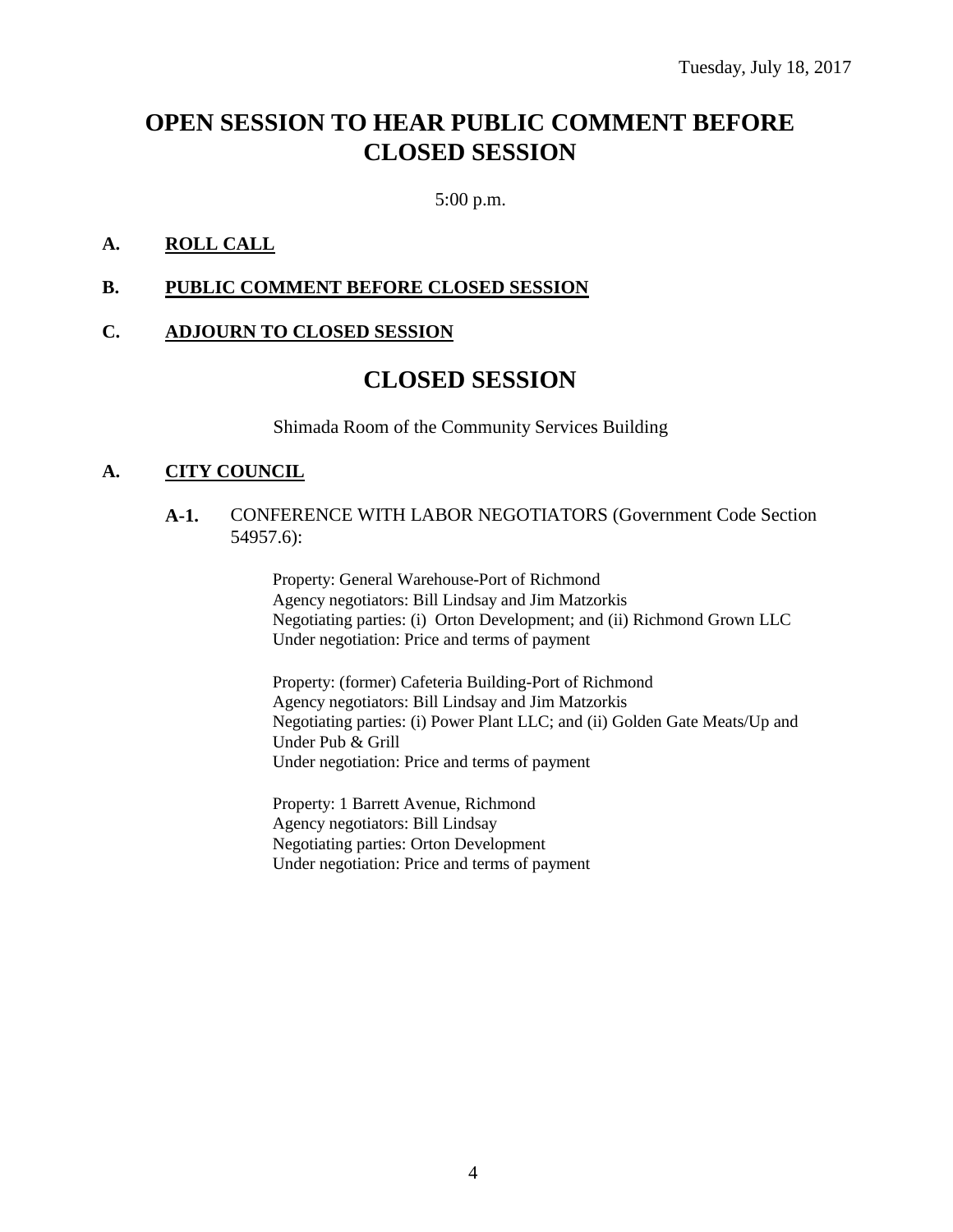# **REGULAR MEETING OF THE RICHMOND CITY COUNCIL**

6:30 p.m.

#### **A. PLEDGE TO THE FLAG**

- **B. ROLL CALL**
- **C. STATEMENT OF CONFLICT OF INTEREST**
- **D. AGENDA REVIEW**

#### **E. PRESENTATIONS, PROCLAMATIONS, AND COMMENDATIONS**

**E-1.** PROCLAMATION recognizing Councilmember Gayle McLaughlin for 12 years of service to the City of Richmond - Vice Mayor Beckles (620-6568) and Councilmember Martinez (620-6593).

#### **F. REPORT FROM THE CITY ATTORNEY OF FINAL DECISIONS MADE DURING CLOSED SESSION**

### **G. REPORT FROM THE CITY MANAGER**

#### **H. OPEN FORUM FOR PUBLIC COMMENT**

#### **I. CITY COUNCIL CONSENT CALENDAR**

- **I-1.** ADOPT a resolution authorizing placement of liens and special assessments for unpaid garbage collection service fees on County property tax records - Finance Department (Belinda Warner/Antonio Banuelos 620-6741).
- **I-2.** RECEIVE the City's Investment and Cash Balance Report for the month of May 2017 - Finance Department (Belinda Warner 620-6740).
- **I-3.** ADOPT a resolution accepting a \$150,000 grant received from the California Employment Development Department and appropriating these grant revenues and associated expenditures into the Fiscal Year 2017-18 Employment and Training Department budget - Employment and Training Department (Sal Vaca 307-8006).
- **I-4.** ADOPT a resolution renewing and continuing the local emergency on Rifle Range Road due to landslide damage, which was first adopted by the City Council on March 7, 2017 - Engineering and Capital Improvement Projects Department (Yader Bermudez 620-5478).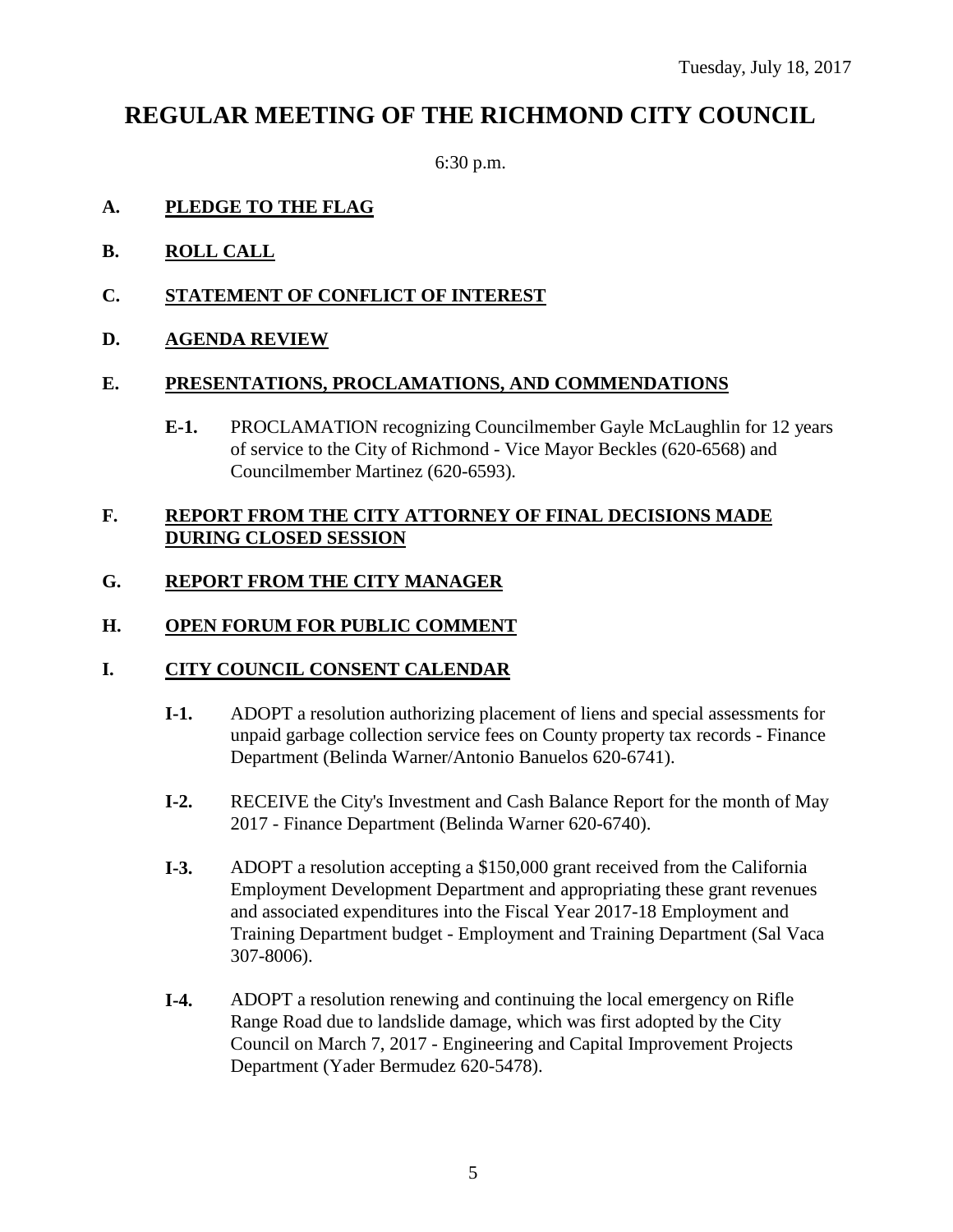- **I-5.** ADOPT a resolution renewing and continuing the local emergency on Via Verdi due to landslide damage, which was first adopted by the City Council on February 28, 2017 - Engineering and Capital Improvement Projects Department (Yader Bermudez 620-5478).
- **I-6.** APPROVE an amendment to the contract with Groundwork Richmond to function as the Urban Forestry Project Administrator in an amount not to exceed \$88,000 with the contract term extended until August 30, 2018 - Department of Infrastructure Maintenance and Operations (Tim Higares 231-3008).
- **I-7.** APPROVE a lease agreement with North Richmond Properties, Inc. for space to store containers and landscaping equipment related to Hilltop Landscape Maintenance District work, in an amount not to exceed \$15,000.00 and for a month-to-month term - Department of Infrastructure Maintenance and Operations (Tim Higares 231-3008).
- **I-8.** APPROVE standing purchase orders with (1) Omega Pacific, (2) Azco Supply, and (3) JAM Services to provide street light and traffic signal poles, and related products, on an as needed basis to replace damaged street and traffic light poles throughout the City in an amount not to exceed \$150,000 per vendor over a three year period, with an option to extend an additional two years at \$100,000 per vendor - Department of Infrastructure Maintenance and Operations (Tim Higares 620-6508).
- **I-9.** APPROVE a five-year contract with Larry Walker Associates to assist with the City's National Pollutant Discharge Elimination System (NPDES) compliance schedule in an amount not to exceed \$200,000 - Water Resource Recovery Department (Ryan Smith 620-5486/Mary Phelps 621-1269).
- **I-10.** APPROVE a contract with Infrastructure Engineering Corporation (IEC) to provide sewer flow monitoring data collection and reporting services, and to install a bladder in the Boat Ramp Road overflow structure, for a period of 12 months in an amount not to exceed \$46,500. - Water Resource Recovery Department (Ryan Smith 620-5486/Mary Phelps 621-1269).
- **I-11.** ADOPT a resolution approving the amended Sewer System Management Plan (SSMP) in compliance with the State Water Resource Control Board regulations - Water Resource Recovery Department (Ryan Smith 620-5486 / Mary Phelps 621-1269).
- **I-12.** APPROVE an amendment to the Interagency Agreement between the City of Richmond and Contra Costa County to facilitate the City's continued use of jointly administered North Richmond Mitigation Fee (NRMF) funding for services and programs authorized in the approved expenditure plans, and to costaff the NRMF Committee, extending the term from June 30, 2017 to December 31, 2017, with no change to the current payment limit of \$1,080,055 - City Manager's Office (Bill Lindsay/LaShonda White 620-6512).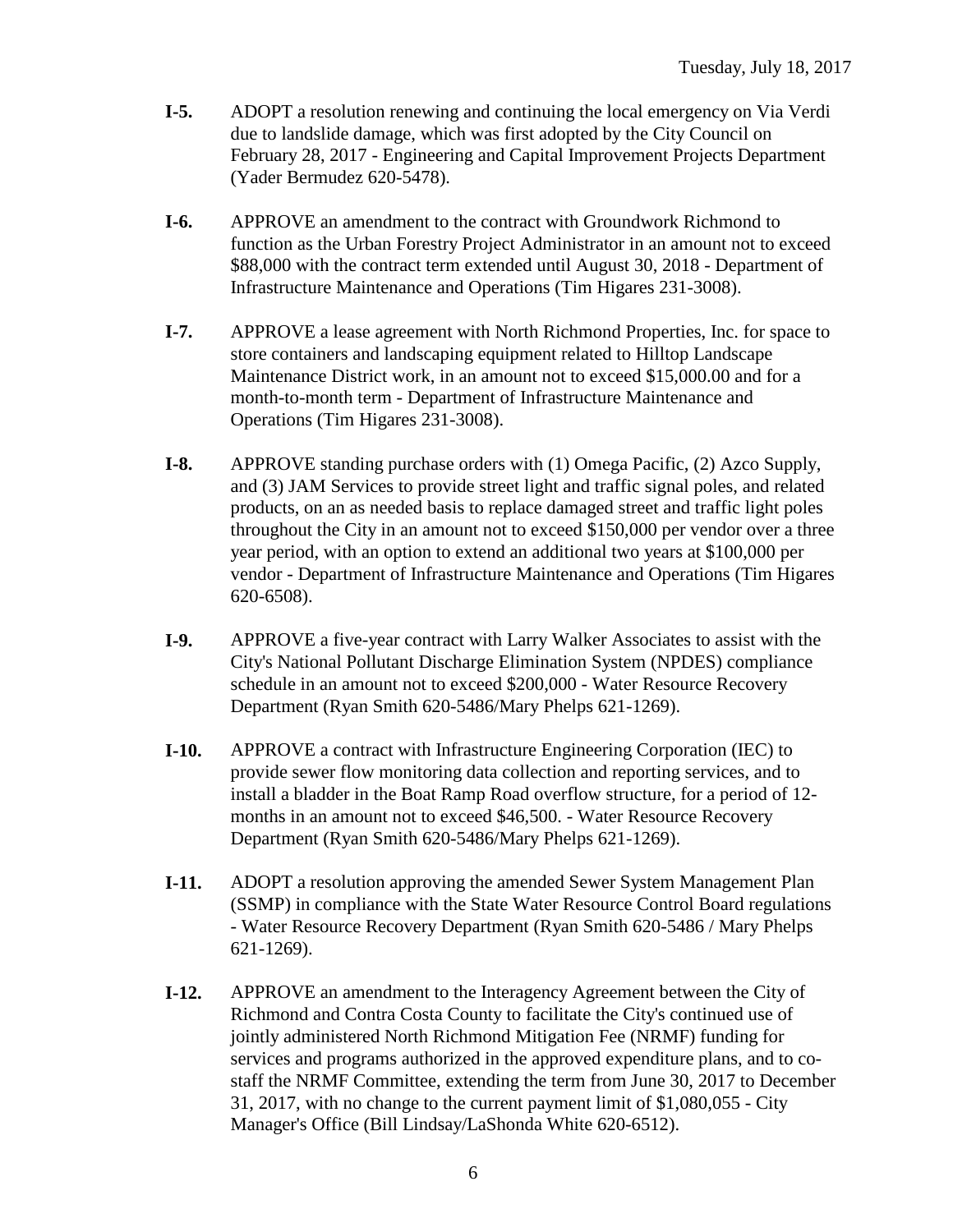- **I-13.** APPROVE the Amended 2015/16 North Richmond Waste and Recovery Mitigation Fee Expenditure Plan identifying the activities authorized to be funded with Mitigation Fee revenue and respective funding allocations for the period of July 1, 2015, through June 30, 2016, as recommended by the North Richmond Waste and Recovery Mitigation Fee Joint Expenditure Planning Committee; and APPROVE the 2017/18 North Richmond Waste and Recovery Mitigation Fee Expenditure Plan, identifying the activities authorized to be funded with Mitigation Fee revenue and respective funding allocations for the period of July 1, 2017, through June 30, 2018, as recommended by the North Richmond Waste and Recovery Mitigation Fee Joint Expenditure Planning Committee - City Manager's Office (Bill Lindsay/Lori Reese-Brown 620-6512).
- **I-14.** ADOPT a resolution authorizing the California Fire Fighter Joint Apprenticeship Committee (CFFJAC) to provide the City of Richmond with a list of displaced firefighters (due to layoff) from other agencies, and allowing these firefighters to be added to the City's existing employment list, thereby providing them the opportunity to compete for vacant firefighter positions in Richmond - Human Resources Management Services Department and Fire Department (Lisa Stephenson 620-6609/Adrian Sheppard 620-8041).
- **I-15.** APPROVE actions to update the Design Review Board APPOINT Kimberly Butt, new appointment, seat #3, expiration date March 17, 2019, Meredith Benz, new appointment, seat #7, expiration date March 17, 2019 - Office of the Mayor (Mayor Tom Butt 620-6503).
- **I-16.** APPROVE actions to update the Workforce Development Board; APPOINT Sarah Wally, new appointment, seat #26, term expiration March 1, 2020 - Office of the Mayor (Mayor Tom Butt 620-6503).
- **I-17.** APPROVE actions to update the Human Rights and Human Relations Commission; APPOINT Ylan Wills, new appointment, seat #4, filling an unexpired term with a term expiration date March 30, 2019 - Office of the Mayor (Mayor Tom Butt 620-6503).
- **I-18.** ADOPT a resolution supporting the Lesbian, Gay, Bisexual, Transgender, Intersex, Queer, and Questioning (LGBTIQQ) community and establishing a policy to prevent city-funded travel to states with laws discriminating on the basis of sexual orientation, gender identity or gender expression - Office of the Mayor (Mayor Tom Butt 620-6503).
- **I-19.** ADOPT a resolution amending Section 2. (Membership) of Resolution 74-08 Establishing the Richmond-Zhoushan Friendship Commission to include that a majority of the commissioners reside and/or work in Richmond - Councilmember Eduardo Martinez (620-6593).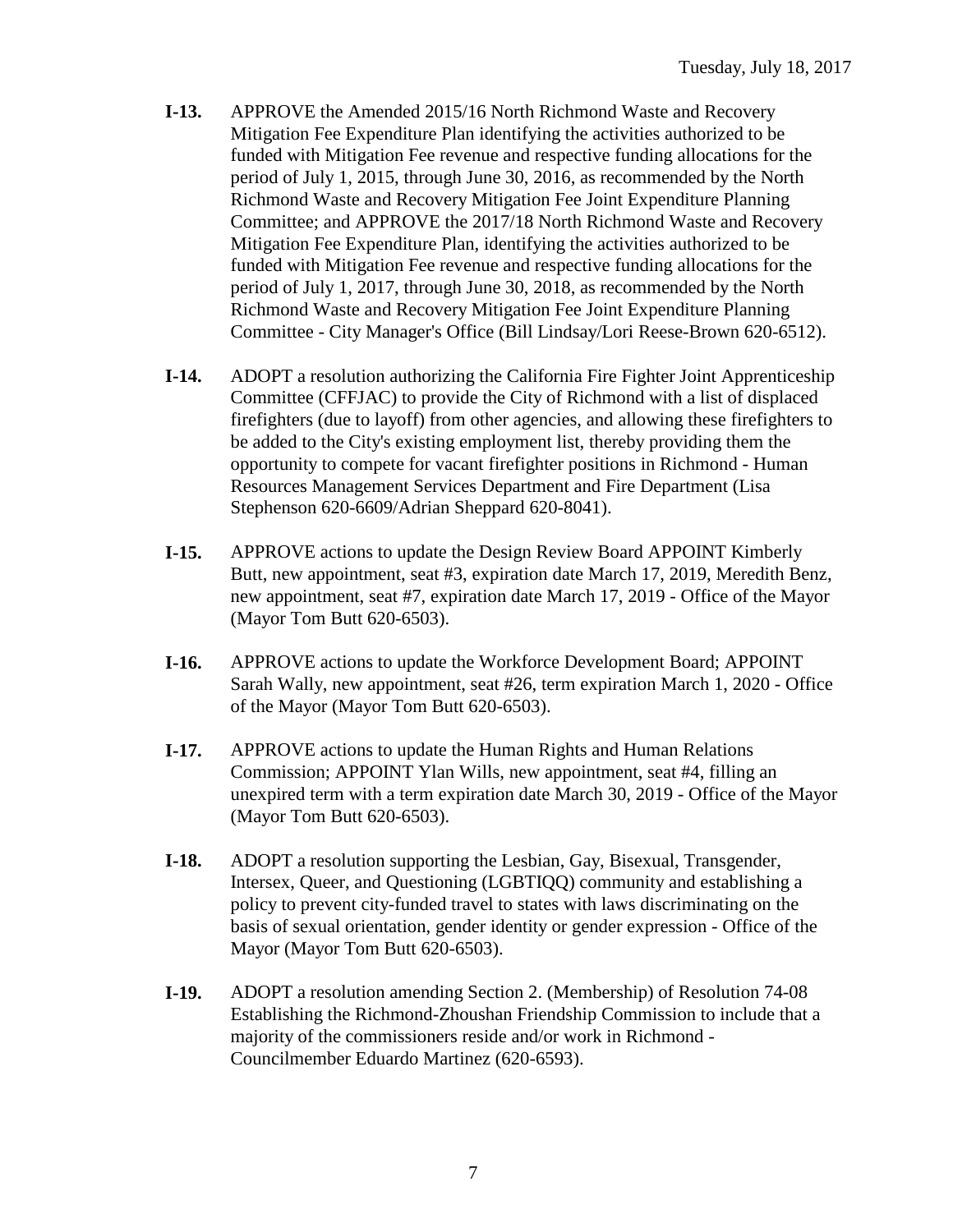- **I-20.** AUTHORIZE travel for Councilmember Martinez, Port Director Jim Matzorkis, Port Operating and Marketing Manager Lucy Zhou, and City Council Liaison Trina Jackson to Zhoushan, China to attend the third annual International Island Tourism Conference and to update the Mutual Agreement between Richmond and Zhoushan - Councilmember Eduardo Martinez (620-6593).
- **I-21.** ADOPT an ordinance (second reading) amending the wages, salary, and compensation for the new classifications of Environmental Compliance Inspector (Salary Range No. 52G \$6,287 - \$7,610/month) and Senior Environmental Compliance Inspector (Salary Range No. 128 \$7,090 - \$8,577). This item is the re-titling of two existing classifications - Human Resources Management Services Department (Lisa Stephenson/Donna Newton 620-6600).
- **I-22.** ADOPT an ordinance (second reading) establishing the wages, salary, and compensation for the new classification of Environmental Services Manager (Salary Range No. 071B \$10,322 - \$12,547/month). This item is a re-titling of an existing classification - Human Resources Management Services Department (Lisa Stephenson/Donna Newton 620-6600).
- **I-23.** ADOPT an ordinance (second reading) establishing wages, salary, and compensation for the new classification of Director of Water Resource Recovery (Salary Range 3.1: \$9,024 - \$14,364) - Human Resources Management Services Department (Lisa Stephenson/Donna Newton 620-6600).
- **I-24.** ADOPT an ordinance (second reading) adding chapter 12.62 of Article XII to the Richmond Municipal Code, establishing a One-Percent for Public Art on Private Projects Program, requiring commercial developments of \$500,000 or more, and residential developments of ten (10) units or more, to provide on-site public art, or a payment into an in-lieu fund to be used for public art projects - Library and Cultural Services Department (Katy Curl 620-6554).
- **I-25.** ADOPT an ordinance (second reading) amending the City's Minimum Wage Ordinance (RMC Chapter 7.108) to eliminate certain exemptions and to accelerate the transition period, providing for a minimum wage of \$13.41 on January 1, 2018, and \$15.00 per hour on January 2, 2019 - City Manager's Office (Bill Lindsay 620-6512).

### **J. PUBLIC HEARINGS**

**J-1. APPEAL WITHDRAWN BY APPELLANT** - the matter to CONSIDER an appeal by Jay R. Fenton of the Planning Commission's approval of a Parcel Map (PLN15-282) to create three parcels located at 3501 Collins Avenue; and REAFFIRM, MODIFY, OR REVERSE the Planning Commission's decision - Planning and Building Services Department (Richard Mitchell 620-6706). This item was continued from the June 7, 2016, July 5, 2016, September 13, 2016, and November 15, 2016, meetings.